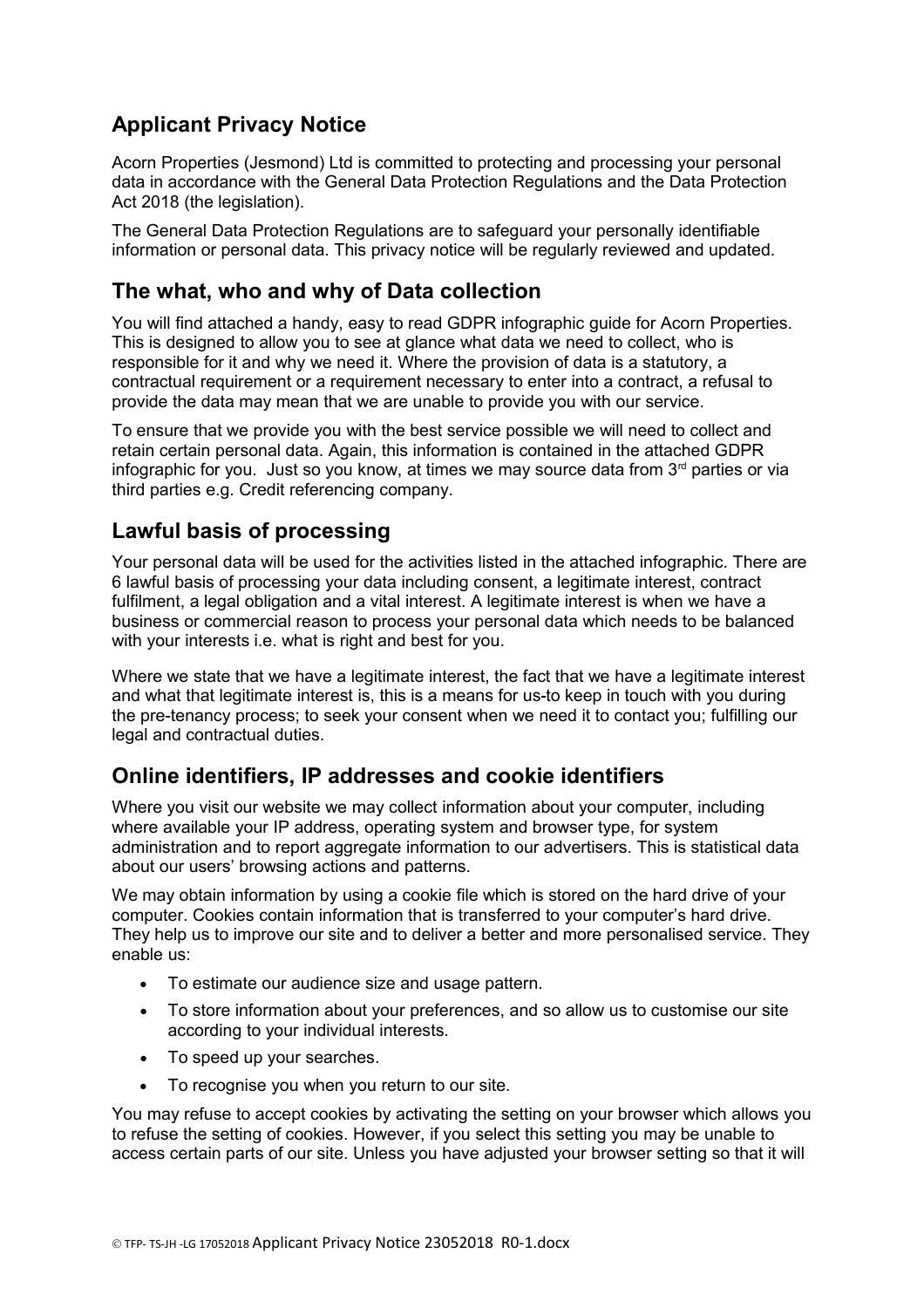refuse cookies, our system will issue cookies when you log on to our site. You can find more information about cookies at [www.allaboutcookies.org](http://www.allaboutcookies.org/)

This policy only applies to our site. If you leave our site via a link or otherwise, you will be subject to the privacy policy of that website provider. We have no control over that privacy policy or the terms of the website and you should check their privacy policy before continuing to access the site.

### **Who will my data be shared with?**

It will be necessary for us to process or share all or some of your personal data with a range of individuals, businesses and organisations you will find the types of organisations and agencies on the attached GDPR infographic.

#### **How is my data stored?**

Your personal data is stored in the way described on the attached GDPR infographic and the data is always stored within the European Union or outside of the European Union but with an organisation operating under the General Data Protection Regulations.

### **How long do you keep my data?**

We will retain some elements of your personal data for up to the time identified on the attached GDPR infographic after the application process. What information can be anonymized will be when no longer required for either contractual fulfilment or a legitimate interest. If the lawful basis for processing your data was consent then you may withdraw consent at any time.

# **Your rights**

You have a right of access to check your personal data to verify the lawful basis of processing. We are obliged to respond to an access request within 30 days and may not charge a fee unless the request is unfounded, excessive or repetitive. If a fee is charged it is to be a reasonable fee based upon the administrative cost of providing the information.

You have a right to rectification if the data we hold is either inaccurate or incomplete. If your data has been disclosed to third parties then we must inform them of the rectification, where possible.

You have a right to erasure of your data when consent is our basis of processing (the right to be forgotten). You may request that your personal data be erased, for example, where there is no compelling reason for its continued processing or where you withdraw consent. We will comply with your request unless we have another basis of processing justifying our retaining the data (for example a legal requirement or the defence of a legal claim).

You have some rights to ask us to restrict processing i.e. to block or supress processing where, for example, the data may be incorrect and whilst the accuracy is verified. We are permitted to store the data.

#### **Your right to object, or withdraw your consent**

You do have a right to object to further processing of your personal data. We may be required to stop processing unless there is some other legitimate basis of processing such information. Where the lawful basis for processing is your consent, you may withdraw consent at any time by pressing the "Unsubscribe button on your e-mail or writing to; GDPR